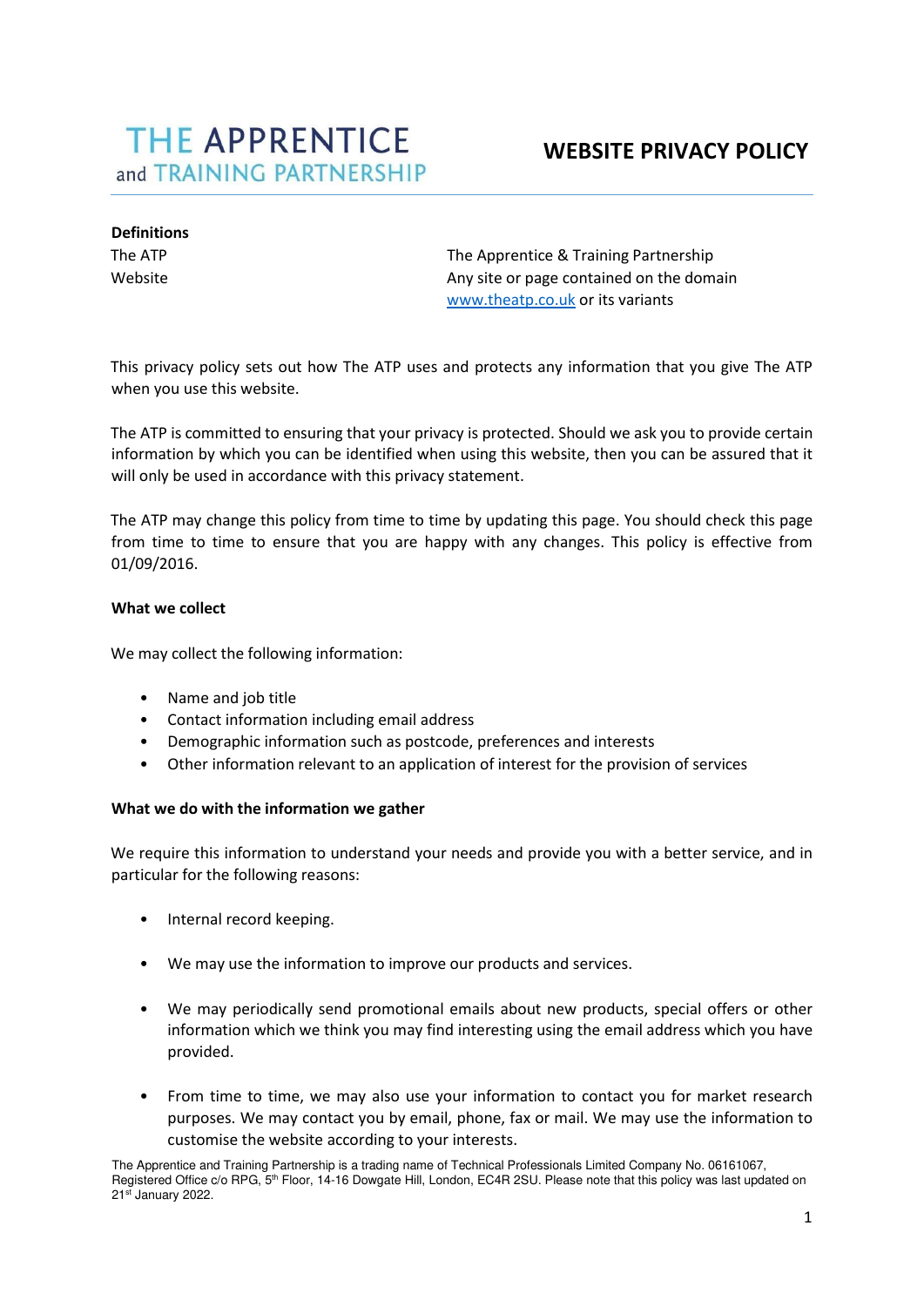#### **Security**

We are committed to ensuring that your information is secure. In order to prevent unauthorised access or disclosure, we have put in place suitable physical, electronic and managerial procedures to safeguard and secure the information we collect online.

#### **How we use cookies**

A cookie is a small file which asks permission to be placed on your computer's hard drive. Once you agree, the file is added and the cookie helps analyse web traffic or lets you know when you visit a particular site. Cookies allow web applications to respond to you as an individual. The web application can tailor its operations to your needs, likes and dislikes by gathering and remembering information about your preferences.

We use traffic log cookies to identify which pages are being used. This helps us analyse data about web page traffic and improve our website in order to tailor it to customer needs. We only use this information for statistical analysis purposes and then the data is removed from the system. Overall, cookies help us provide you with a better website, by enabling us to monitor which pages you find useful and which you do not. A cookie in no way gives us access to your computer or any information about you, other than the data you choose to share with us.

You can choose to accept or decline cookies. Most web browsers automatically accept cookies, but you can usually modify your browser setting to decline cookies if you prefer. This may prevent you from taking full advantage of the website.

#### **Links to other websites**

Our website may contain links to other websites of interest. However, once you have used these links to leave our site, you should note that we do not have any control over that other website. Therefore, we cannot be responsible for the protection and privacy of any information which you provide whilst visiting such sites and such sites are not governed by this privacy statement. You should exercise caution and look at the privacy statement applicable to the website in question.

### **Controlling your personal information**

You may choose to restrict the collection or use of your personal information in the following ways:

- Whenever you are asked to fill in a form on the website, look for the box that you can click to indicate that you do not want the information to be used by anybody for direct marketing purposes
- If you have previously agreed to us using your personal information for direct marketing purposes, you may change your mind at any time by writing to or emailing us at info@theatp.co.uk

The Apprentice and Training Partnership is a trading name of Technical Professionals Limited Company No. 06161067, Registered Office c/o RPG, 5<sup>th</sup> Floor, 14-16 Dowgate Hill, London, EC4R 2SU. Please note that this policy was last updated on 21st January 2022.